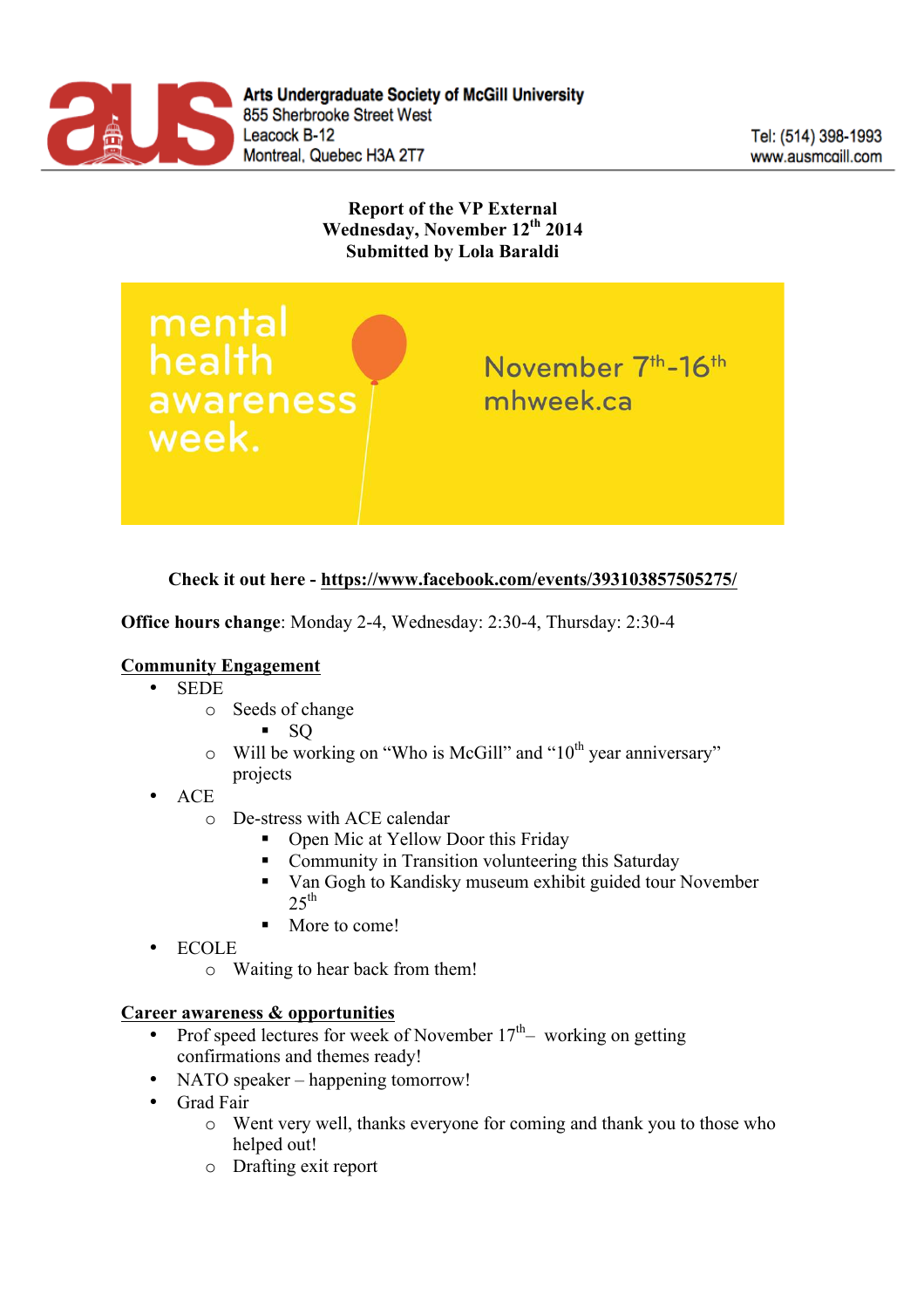- CaPS
	- o Ottawa Parliament trip confirmed meetings
		- **•** January  $22 (9-12)$ : Meetings with the Department of Aboriginal Affairs and Northern Development Canada
		- **•** January  $22 (1-4)$ : Meetings with the Public Service Commission
		- **•** January  $23 (9-12)$ : Meetings with the Department of Economic and Social Development Canada
		- **•** January  $23 (1-4)$ : Meetings with the Department of Foreign Affairs, Trade and Development Canada.

# **SSMU**

### External Affairs Committee

- Meeting this week to work on our mandates following the motions passed at the GA
	- o The motion RE: Solidarity Against Austerity mandates the SSMU to inform and mobilize its members against the provincial austerity measures
	- o The motion RE: action on climate change mandates the SSMU to join the student coalition ECO (Etudiant contre les oleoduc) in order to mobilise students against the proposed pipeline projects through Quebec (notably, Energy East).
- Working with SSMU VP External to draft motion re: Accessibility of Education

## **SSPN**

- 4floors
	- o Extremely happy about how 4floors went, if you attended and have feedback please let me know!
	- o Looking forward to reading the SSMU equity report
- TedxMcGill
	- o Met with Vareesha & Dan Chaim, let us know if you have any ideas for themes
- Faculty Olympics
	- o Planning has started! If you have any ideas of events you'd like to see, let me know

### **Misc**.

- Upcoming meeting with Demilitarize McGill
- Contribute to the McGill Sexual Assault Policy Consultative + Informational forum happening THURSDAY:
- https://www.facebook.com/events/712462608842645/
- Reported AUS council GA debrief feedback to SSMU
- Healthy McGill facebook campaign on contraception check out the blurb in the AUS facebook group to circulate to your committees/departmental associations !

Respectfully submitted,

Lola Baraldi